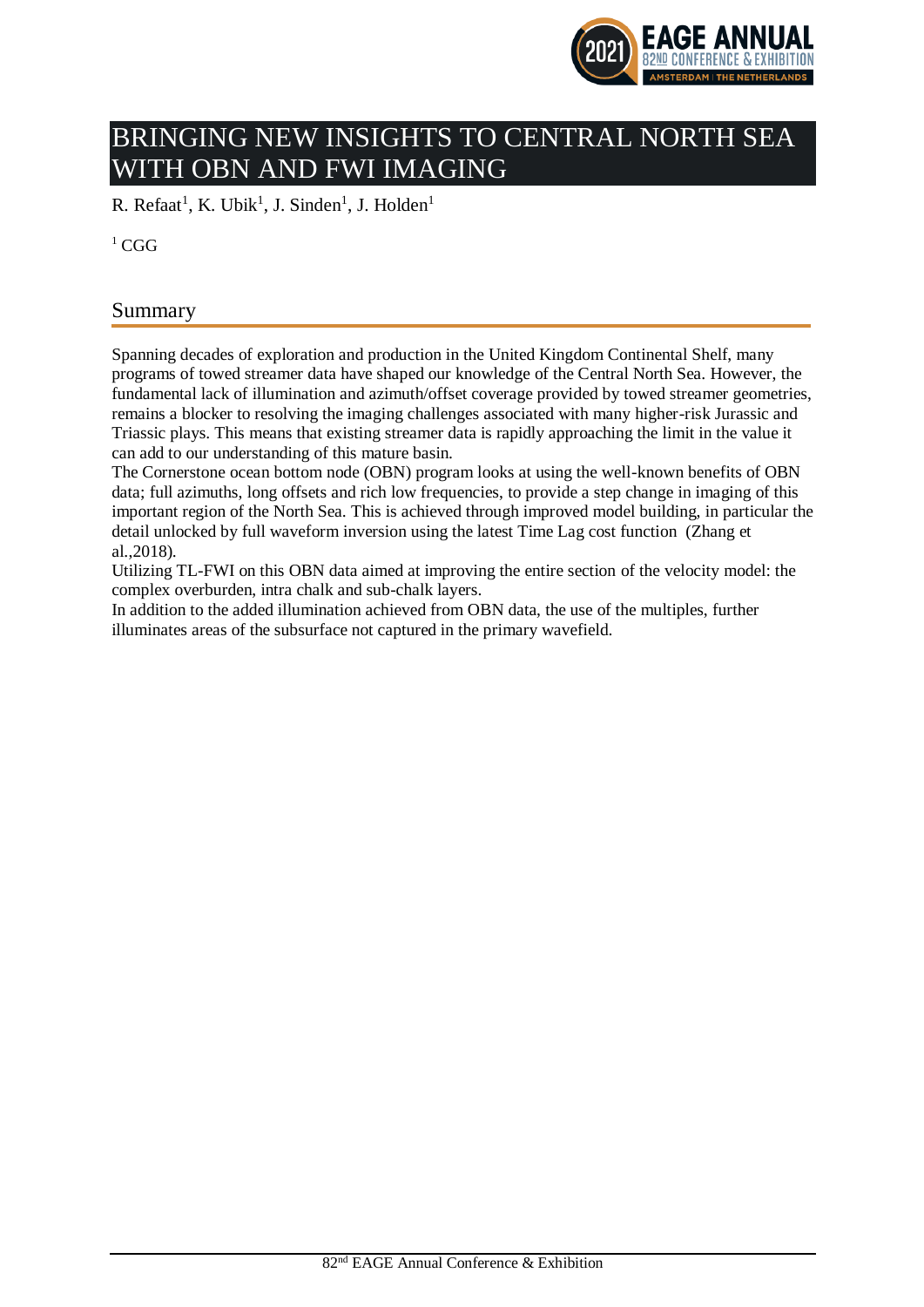

#### **Bringing new insights to Central North Sea with OBN and FWI imaging**

#### **Introduction**

Spanning decades of exploration and production in the United Kingdom Continental Shelf, many programs of towed streamer acquisition and processing have shaped our knowledge of the Central North Sea. The latest FWI technologies have been successfully applied in this region to improve the imaging of new and legacy streamer datasets, providing additional insight into the remaining potential of the Central North Sea (CNS). However, the fundamental lack of illumination and azimuth/offset coverage provided by towed streamer geometries, remains a blocker to resolving the imaging challenges associated with many higher-risk Jurassic and Triassic plays and the complex structures associated with Permian salt movement. These fundamental limitations in Towed Streamer acquisition geometries, mean that existing streamer data is rapidly approaching the limit in the value it can add to our understanding of this mature basin.

The Cornerstone ocean bottom node (OBN) program looks at using the well-known benefits of OBN data; full azimuths, long offsets, rich low frequencies, to provide a step change in imaging and further advancing our understanding of this important region of the North Sea. Whilst the full azimuth OBN data increases the nominal fold and illumination, improving signal-to-noise-ratio (S/N) in the deeper structures, this paper concentrates on the benefits the OBN data brings to the imaging through improved model building, in particular the detail unlocked by full waveform inversion using the latest Time Lag cost function (Zhang et al.,2018).

#### **Acquisition Overview**

The Cornerstone OBN 2020 survey acquired long-offset, full-azimuth data covering approximately 1650km<sup>2</sup> , making it the largest OBN program in the Central North Sea (Figure1). The water depth is varying between 85m to 104m.

The four-component data were acquired employing a 50m x50m shot carpet, resulting in trace density in excess of nine million traces per square-kilometer.



*Figure 1 Acquisition Area* 



*Figure 2 a) Typical velocity profile over the CNS with the presence of fast and thick Chalk (Vp ~5000m/s) b) Diving wave illumination; limited penetration below the chalk section is observed.*

#### **Velocity Model Building and Imaging: Time Lag FWI**

Traditional approaches to velocity model building in the North Sea have relied heavily on ray-based tomography. In recent years said model building has evolved to utilize full waveform inversion (FWI) to update the overburden, but was unable to update the chalk and deeper model due to lack of divingwave penetration (Figure2). Below the penetration depth of the diving waves, it is necessary to include reflections in the FWI. However, reflection FWI can be very challenging especially in areas of large impedance contrasts, leading to amplitude and travel time mismatch/cycle skipping between modelled and recorded seismic.

To address this, Time-lag FWI (TL-FWI) was developed (Zhang et al., 2018) which has been proven as a reliable tool in updating high contrast velocity medium. This algorithm uses a cost function aimed at mitigating cycle skipping and amplitude discrepancies between synthetic data and the recorded seismic data, using a kinematic only cost function. A cross-correlation coefficient based weighting is used to promote more reliable travel time measurements in the inversion.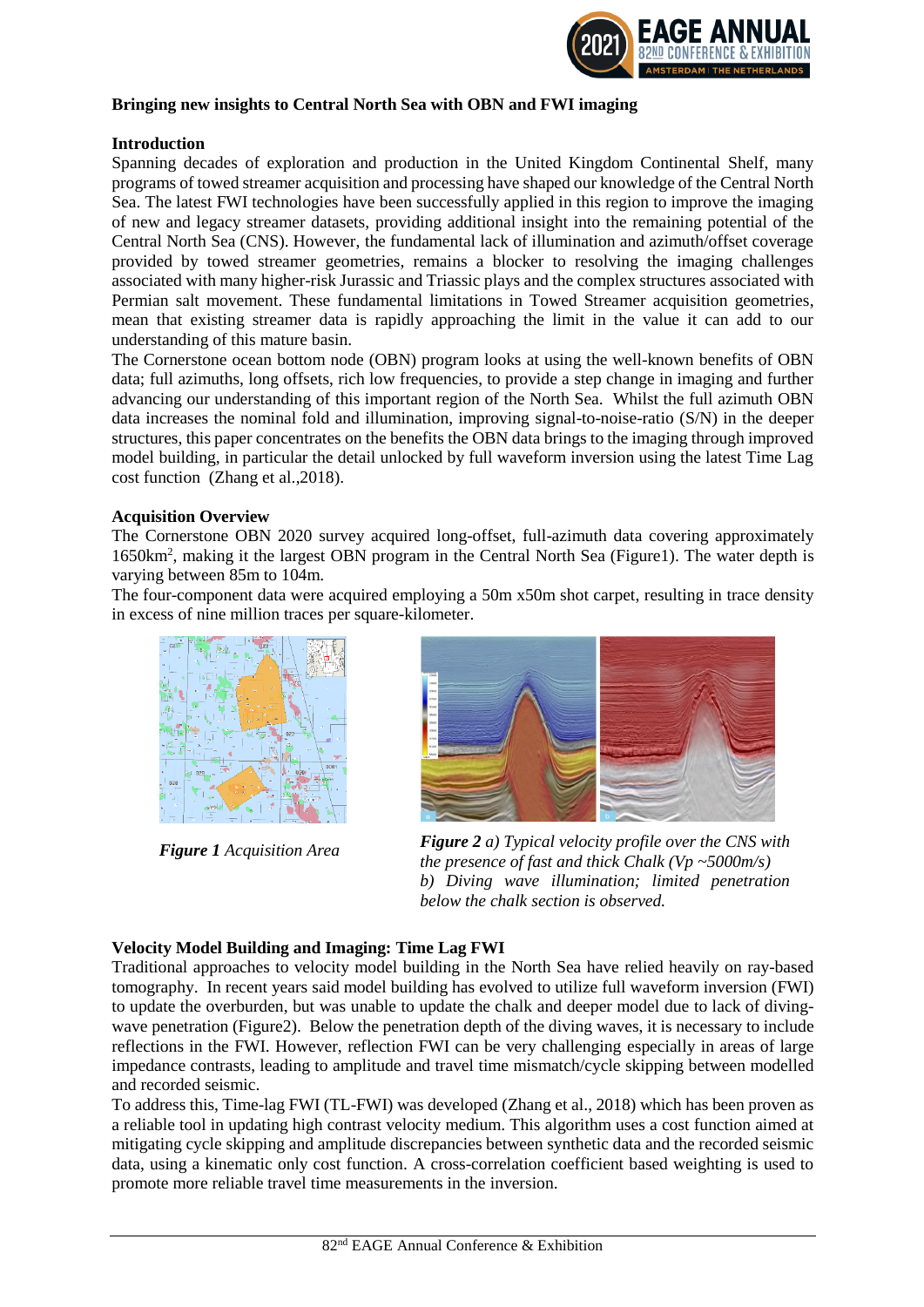

TL-FWI has been applied with some success to Towed Streamer datasets in this region of the CNS (Fallon et al., 2020). However, even with an accurate starting model, faced with the fundamental limits of illumination in offset and azimuth and lack of S/N at ultra-low frequencies, TL-FWI would have a limited impact on the model update.

The toughest challenges of the complex salt diapirism and sub Base Cretaceous Unconformity (BCU) set a technical challenge unlikely to be solved by the geometrical constraints of towed streamer data, requiring a step change in acquisition through OBN for fully exploiting the benefits of FWI. Surveys in the Gulf of Mexico have led the way in demonstrating that the right OBN data combined with the power of algorithms such as TL-FWI, can unlock the details of complex deep structure and intricate salt geometries.

Utilizing TL-FWI on the cornerstone OBN data aimed at improving the entire section of the velocity model: the complex overburden, intra chalk and sub-chalk layers. The starting velocity model for TL-FWI was the 2020 regional velocity model derived using dual azimuth (E-W and N-S) towed streamer data. TL-FWI has added detail in the chalk layers, with the model conforming to seismic impedance contrasts in the Jurassic section, driven purely by the data. Imaging with the TL-FWI model further improves the focusing in the Chalk and sub-BCU image.

Figure 3 shows a typical velocity section co-rendered with the imaging results after TL-FWI, compared back to the latest Towed Streamer data. As expected, the results also exhibit significant improvements in imaging brought by the improved S/N and illumination provided by the OBN data.



*Figure 3 : a) and d) Towed streamer RTM image with 2020 towed streamer model, b) and e) Towed streamer RTM image with TL-FWI model , c) and f) OBN RTM image with TL-FWI model*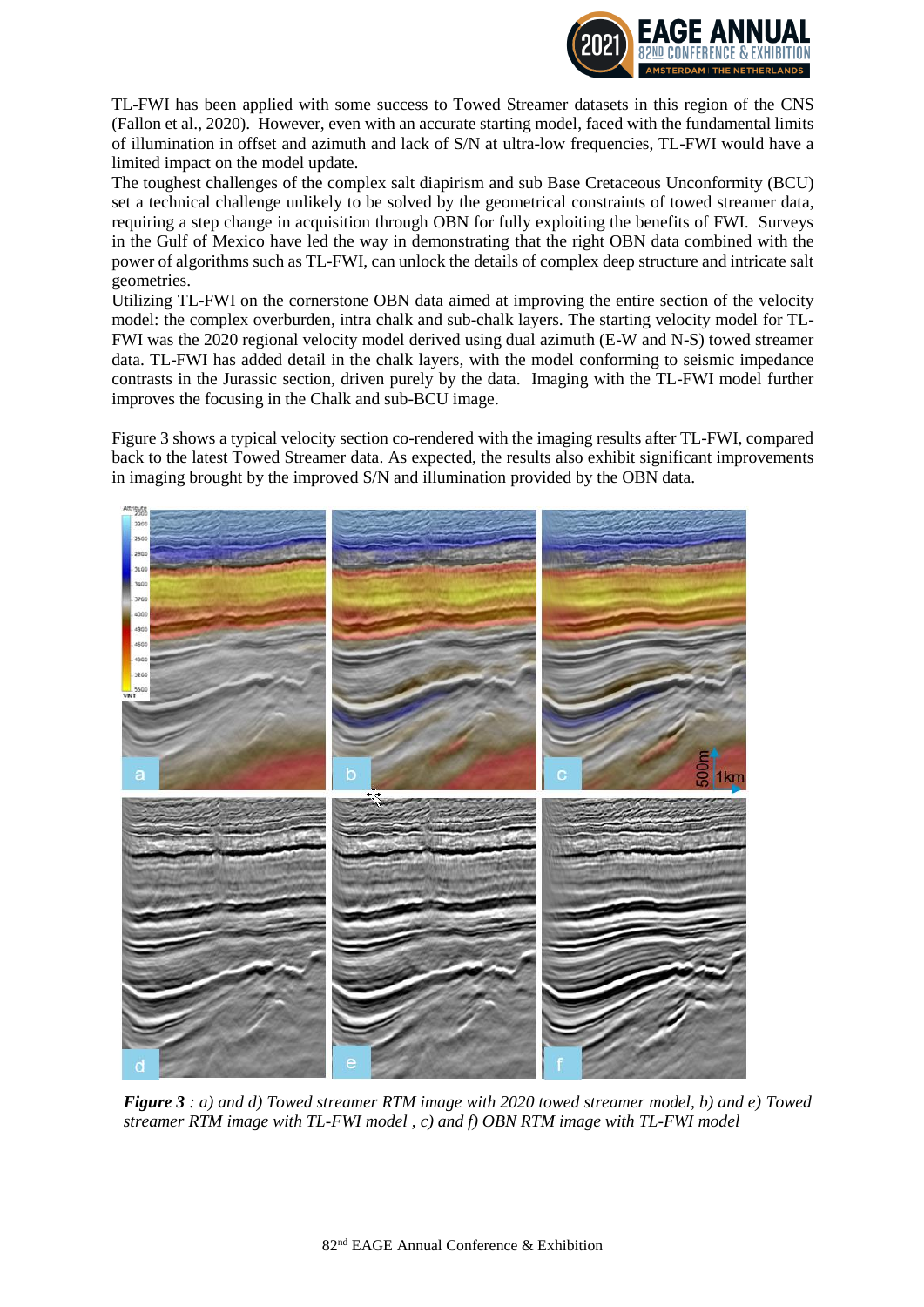

On figure 4, looking into the depth slices; TL-FWI has resolved details for the complex structures within the sub-chalk layers.



*Figure 4: a) and b) Towed Streamer RTM image with 2020 TS model and TL-FWI model respectively c) and d) OBN RTM image with 2020 TS model and TL-FWI model respectively*

Figure 5 shows a representation of the shallow velocities. TL-FWI is improving the resolution and capturing the shallow low velocities anomalies with a high level of detail which are potentially related to gas trapped within the complex faulting system above the salt diapir structure and represent significant drilling hazards. Similarly, the updated model is capturing the diagonal low velocity features for the regional trend of the glacier channels. If not captured in the model these anomalies would imprint on the underlying seismic leading to structural distortion. We also observe a high level of detail in the upside events around the salt diapir.



*Figure 5: Shallow TL-FWI update example: a) depth slice at 370m b) cross-section for 2020 Towed Streamer model c) and d) model updated by TL-FWI*